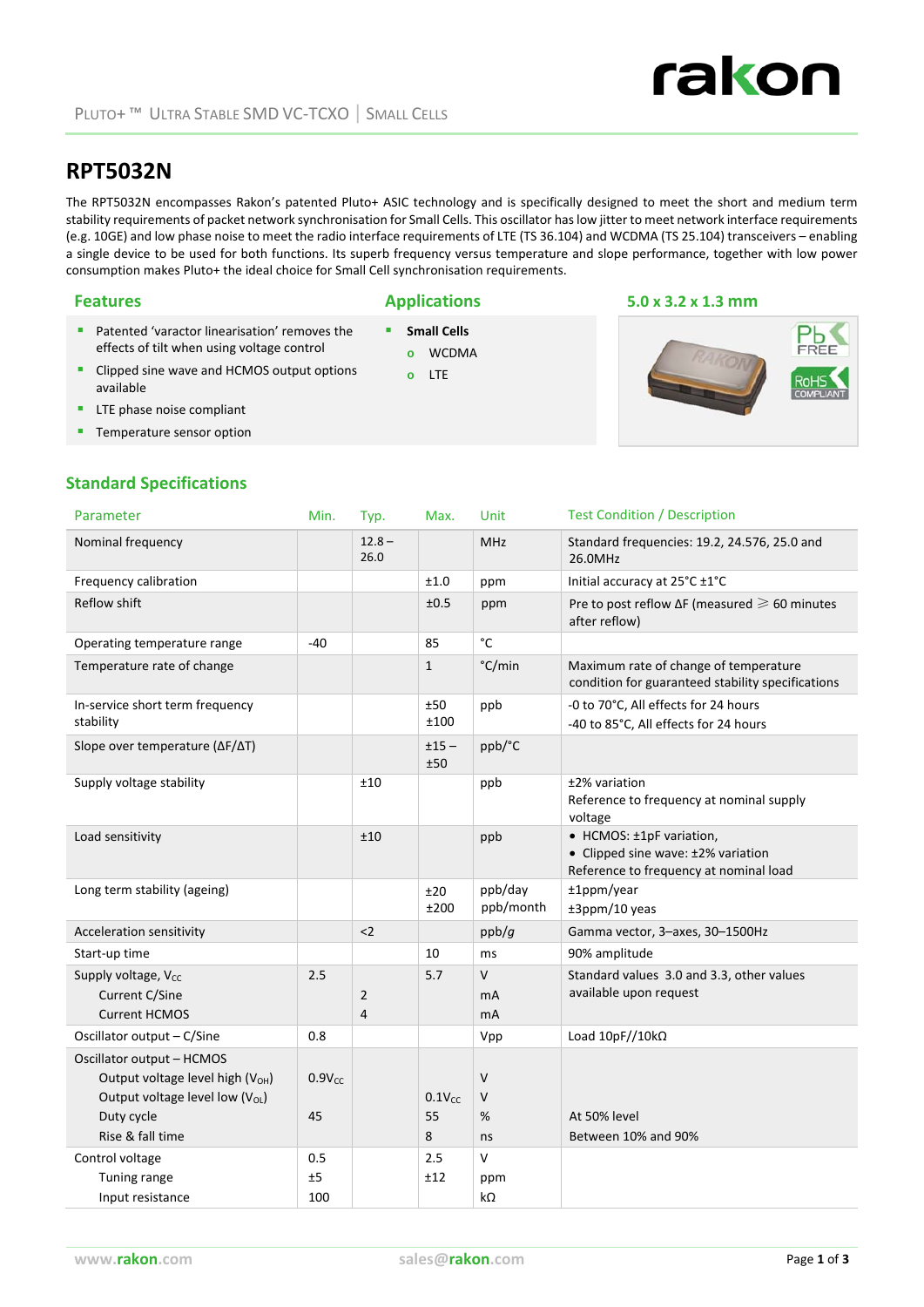# **SSB Phase Noise (Typical value at 25°C)**





## **Model Outline and Recommended Pad Layout**



### **Test Circuit**